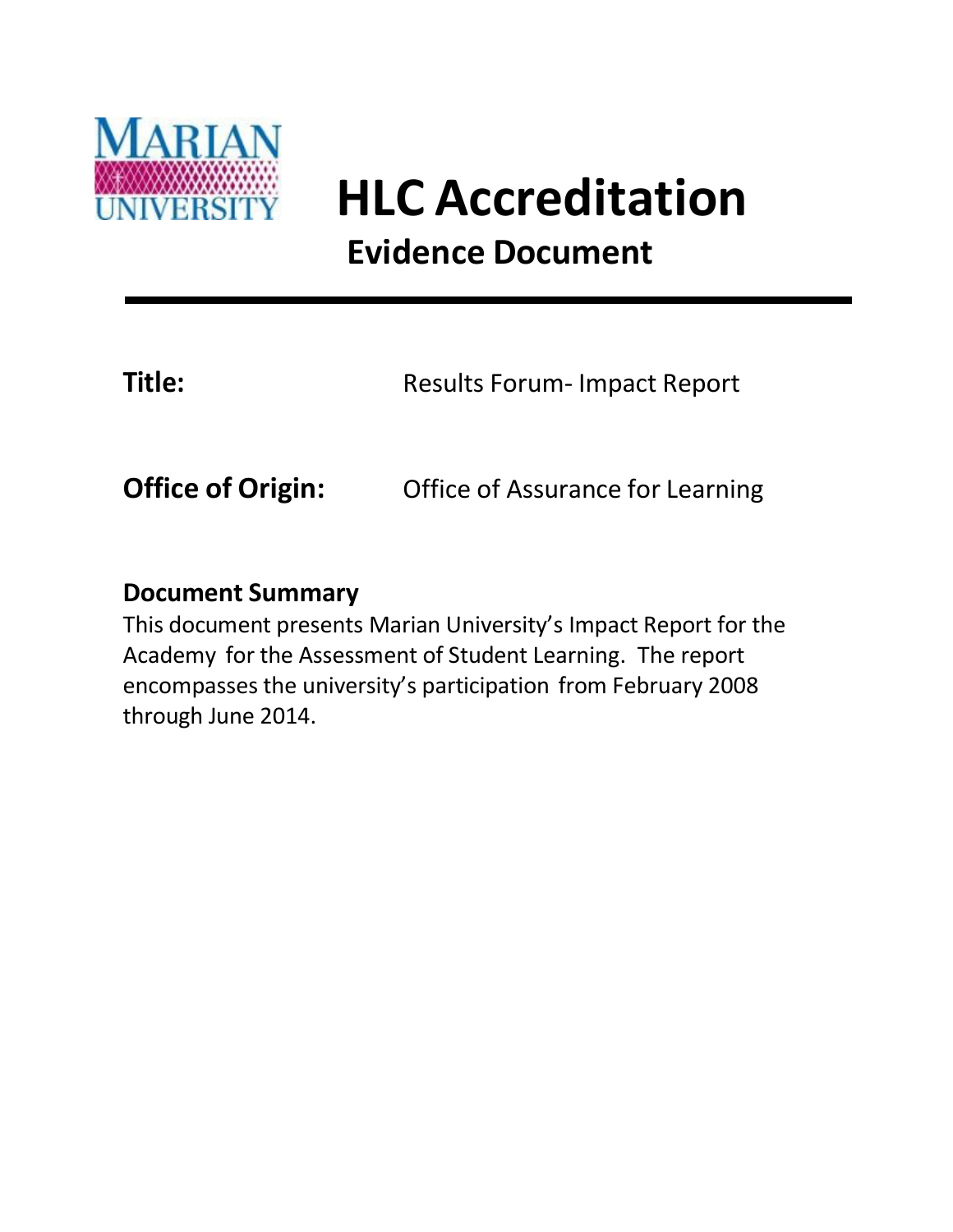

# Results Forum Impact Report

### Marian University, Wisconsin

**Submitted May 2, 2014 to the Higher Learning Commission Academy for Assessment of Student Learning**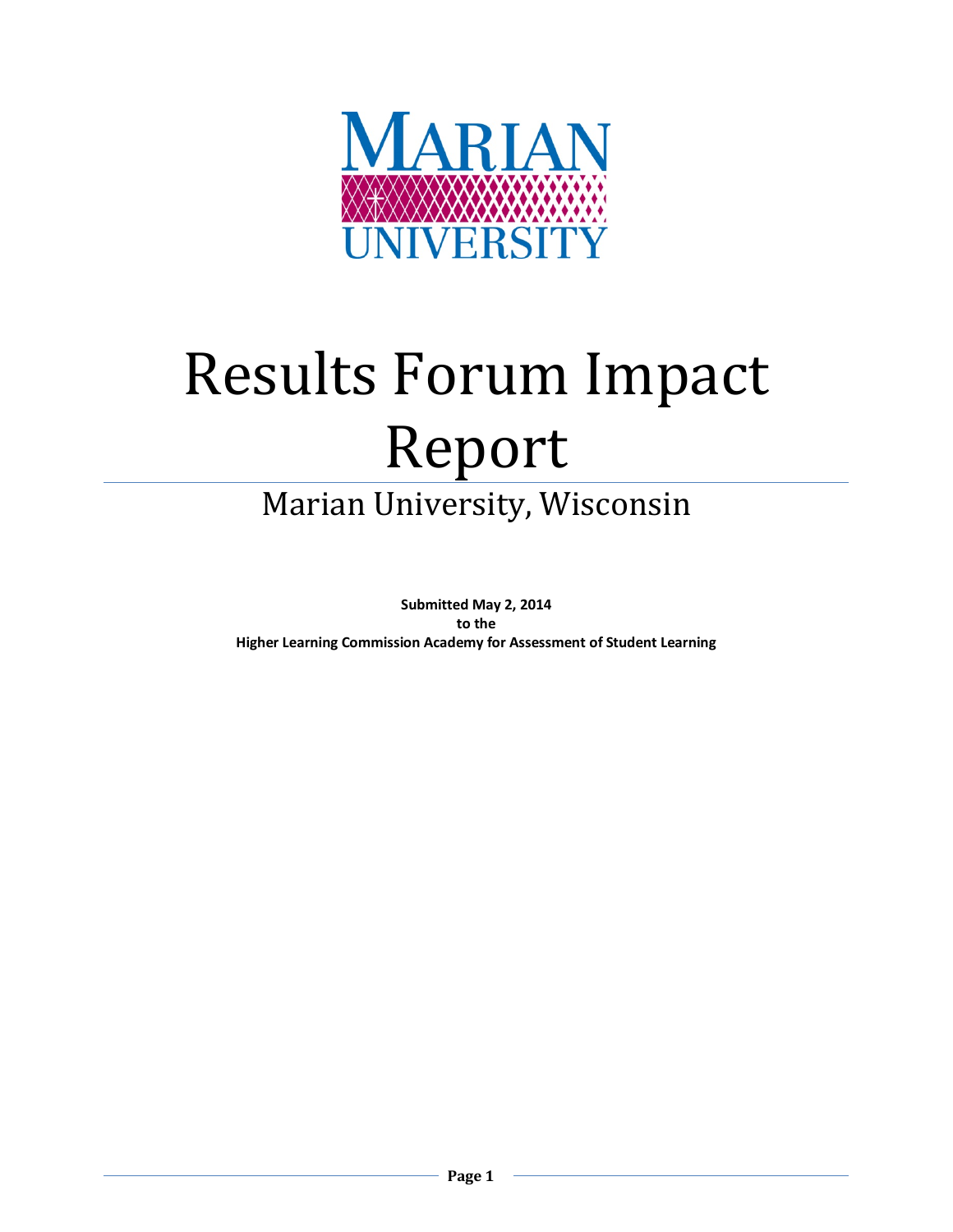#### **INTRODUCTION AND CONTEXT**

#### INTRODUCTION

Marian University's commitment to understanding the student learning experience and assuring good learning outcomes is an expression of the five core values that we hold as an institution. The Marian approach to the assessment of student learning is:

- Authentic and embedded in the student's learning experience, in all programs and across all organizational operations,
- Developed, implemented and evaluated by faculty and staff across disciplines, programs, and functions,
- Sustained through an evolving and growing commitment to the assurance of student learning outcomes as the central work of Marian University as an institution.

Institutional commitment to the assessment of learning outcomes is demonstrated over time by several key decisions. These are:

- Establish and implement a strategic plan for assessment that is based on embedded assessment and triangulated with evidence from standard assessments of learning and perception of the learning experience (2000).
- Create a core curriculum (the Liberal Arts Core Curriculum) in which both direct and indirect assessment of learning outcomes is embedded in the student learning experience (2006).
- Adopt Marian University's five undergraduate student learning outcomes (2007).
- Participate as a member of the Higher Learning Commission's Academy for the Assessment of Student Learning 2007-2011 and 2011-2014 as a means for collaborating with institutions across the region in establishing institutional "cultures of assessment".
- Design an Assessment Academy Project focused on building culture through the authentic work of embedding assessment in the university's core curriculum (2008).
- Sustain Marian University's approach to assessment through significant changes in organizational structure and leadership that include the transition from college to university, the creation and restructuring of academic schools, three changes in president, and four changes in director of assessment,
- Redefine and expand the function of institutional assessment and the role of a director of assessment from that of a limited, part-time commitment to committee leadership to a fulltime administrative staff appointment with responsibility for leading the design and implementation of the university's system for assuring student learning outcomes across all programs and operations 2011-present).

As a result of this commitment in time, money, and creative development, Marian University has a fully integrated system for the embedded assessment of undergraduate student learning outcomes in the core curriculum and in programmatic assessment in all schools. We have gathered evidence of both student learning outcomes and the performance of our assessment system and made significant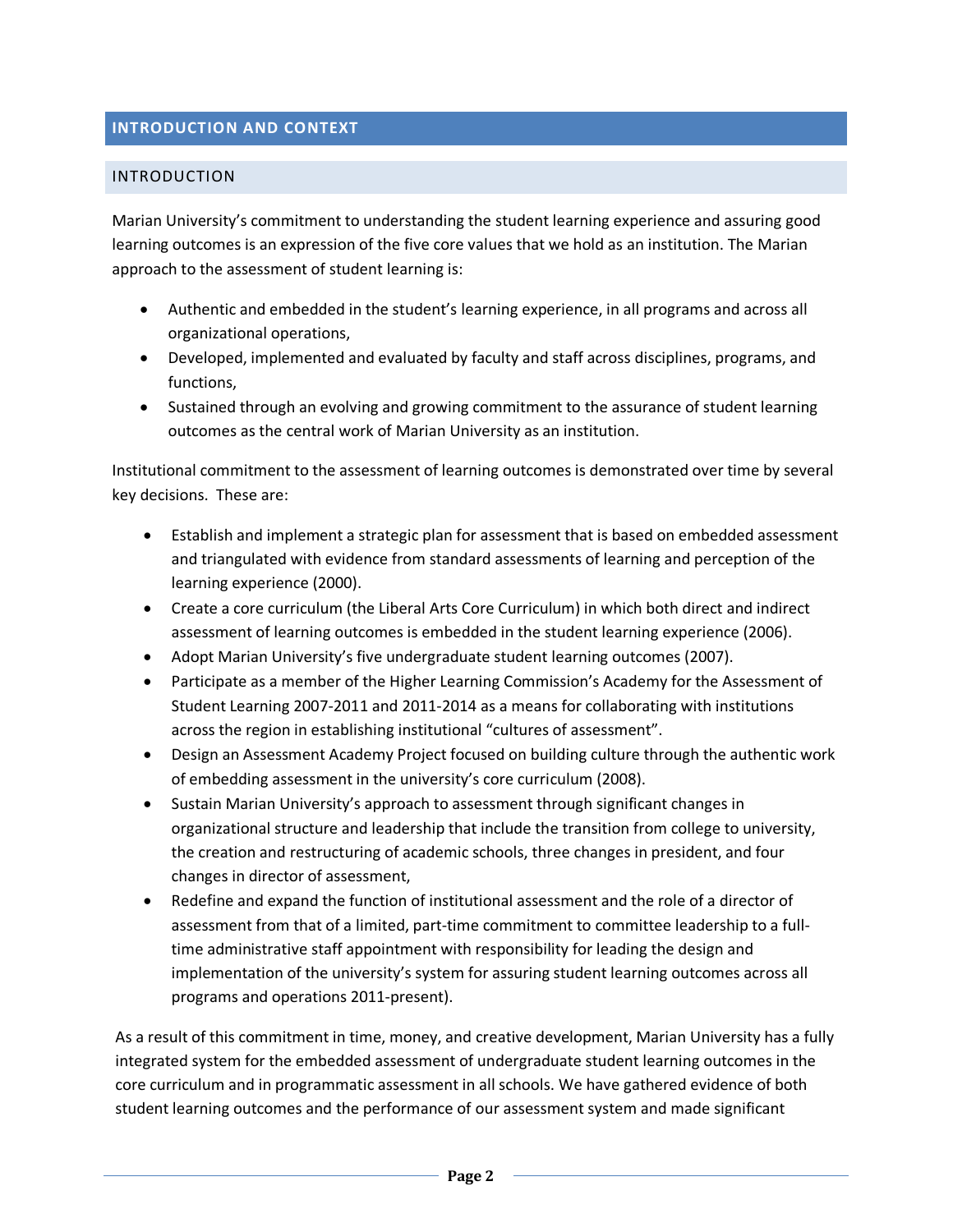changes in our teaching and learning focus and in the structure and operations of our assessment system over time.

As an institution, we are continuing to address the challenge of gathering valid and reliable evidence of student learning; of assuring that technical support for data collection, management, and use is appropriate and meeting the needs of programs; and of expanding assurance for learning as a wholecampus responsibility rather than only the responsibility of academic programs.

The report that follows represents Marian University's journey to the center of our emerging culture of shared responsibility for assessment of student learning outcomes as an institutional practice. Marian has learned much as an institution through participation in the Academy. We describe this journey as a walk through the labyrinth; our path to the center of our institutional understanding and practice of assessment has been long, winding, and often spurred by realization that, though we could see the center from where we stood, we had not reached it yet.

#### CONTEXT

Marian University's Impact Report for the Academy for the Assessment of Student Learning encompasses our participation from February 2008 through June 2014. We applied to the Academy in July 2007 as an alternative to a scheduled Spring 2009 Focused Visit on **Criterion Three: Student Learning and Effective Teaching** [\(see the HLC Criterion Three Report, 2005\).](http://tinyurl.com/HLC3rpt2005)

At the time of the comprehensive visit in 2005, reviewers acknowledged Marian's full implementation of a strategic plan for assessment, but recommended a focus visit to determine whether the plan had

- Produced systematic assessment of student learning for most programs,
- Created a culture supportive of assessment, and
- Resulted in the use of assessment data to inform institutional decisions.

The intended outcomes of participation in the Academy directly addressed all of the cited concerns regarding Criterion Three, and aligned with the on-going initiative to establish a culture of shared responsibility for assessment of student learning – a primary goal of the strategic plan for assessment of academic outcomes. The impetus to participate in the Academy originated in the Committee for Student Learning, which recommended this action to accelerate and enhance work already in progress related to assessment.

In our "Letter of Agreement of Participating in the Academy for Assessment of Student Learning" (November 14, 2007), Marian University committed to construct a project that would lead to demonstrating results of assessing and improving student learning. The project would include work to address the issues that led to the recommendation for a Focus Visit. The university committed to collaborate with Academy participants to design projects, provide feedback, and share learning and accomplishments.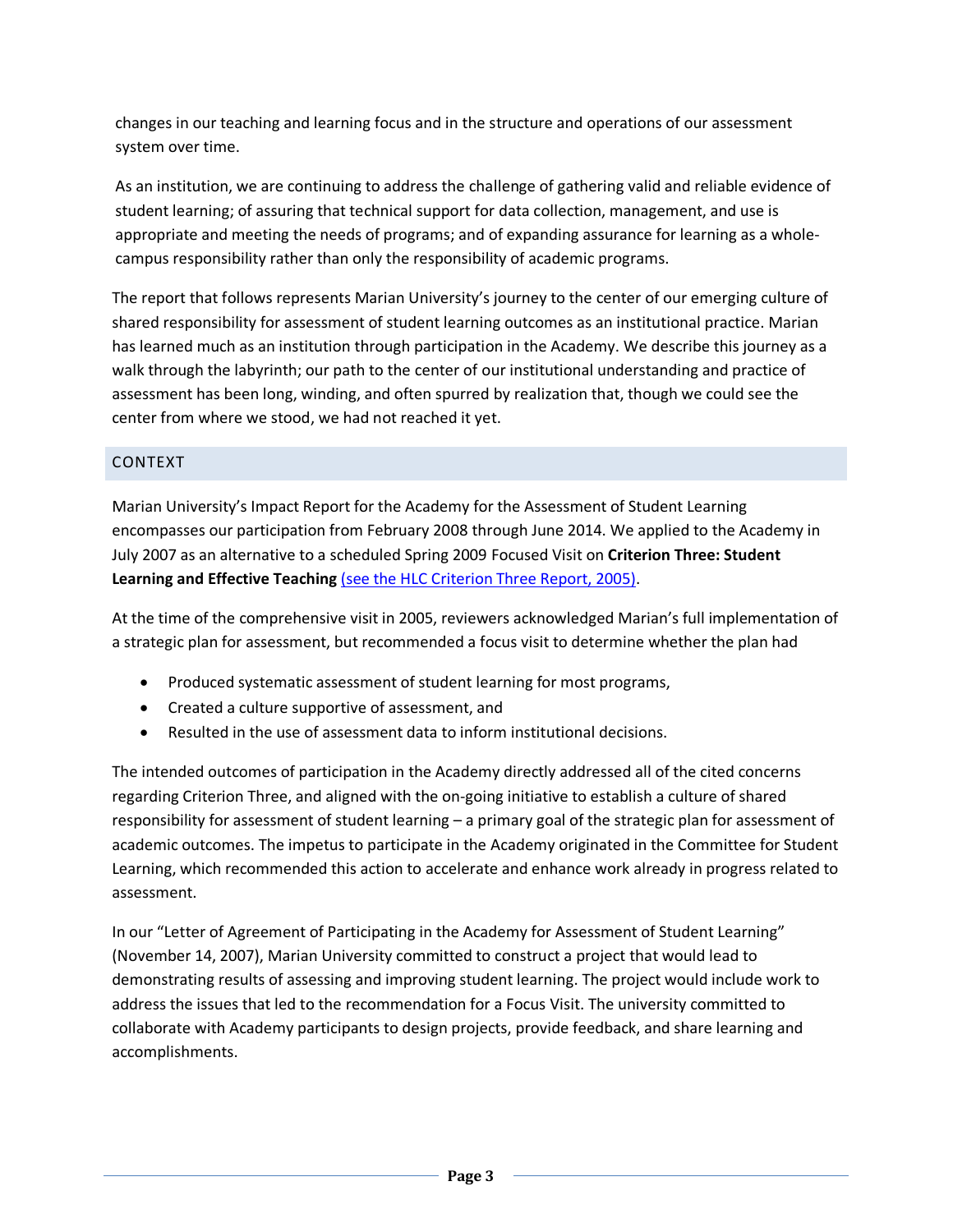In return, the Higher Learning Commission committed to collaborating with Marian University to help accomplish our project goals, to maintain Academy participation as long as we provided credible evidence of progress, and to honor successful participation in the Academy to fulfill the Focused Visit.

This Impact Report fulfills the requirement to evaluate the impact of our project, showcase accomplishments, and share good practices with our Academy fellows as well as with the Higher Learning Commission.

#### **THE FIRST ROUNDTABLE AND INITIAL FRAMING OF THE ACADEMY PROJECT**

**1. DESCRIBE YOUR ACADEMY PROJECT(S) AS DEVELOPED AT THE FIRST ROUNDTABLE. BE AS DETAILED AS POSSIBLE ABOUT THE ISSUES IT WAS INTENDED TO ADDRESS AS WELL AS THE CONTENT AND STRATEGIES OF THE PROJECT ITSELF.**

#### GOALS

The project developed at the first roundtable had the overarching purpose of "making the core curriculum responsive and responsible to the academic majors" [\(Academy Update Version One, 2009\)](http://tinyurl.com/AAUpdateV1). Marian University set three goals for achieving this purpose through participation in the Academy for the Assessment of Student Learning. Initial phrasing of the goals has been refined and edited over time, but they remain essentially as follows:

**Goal One:** Establish a system of course-embedded assessment of student learning outcomes in Marian University's [Liberal Arts Core Curriculum](https://my.marianuniversity.edu/OfficesAndServices/registrar/Program%20Sheets/Common%20Core/LACC_2013-2014.pdf) (LACC), which serves all undergraduate majors and degree completion programs offered through the university.

**Goal Two:** Use evidence of student learning to systematically inform decision-making at all levels within the institutional process.

**Goal Three:** Create and sustain an institutional culture of shared responsibility for the assessment of student learning outcomes, and the use of evidence of student learning to inform decision-making.

#### RELATIONSHIP OF GOALS TO CONCERNS CITED FOR THE FOCUS VISIT

The Director of Assessment and the Committee on Student Learning and Assessment were charged with developing a response to the concerns cited for Criterion Three [\(HLC Criterion Three Report,](http://tinyurl.com/HLC3rpt2005) 2005) based on the comprehensive review. These three goals were identified as essential to addressing the specific concerns, listed in order of emphasis in the report:

#### **Component 3c: There is little evidence that assessment data inform curricular, programmatic, personnel or planning initiatives in several academic areas.**

**Goals Two and Three** established the use of evidence of student learning as an essential element of curricular and programmatic decision-making processes in all academic areas at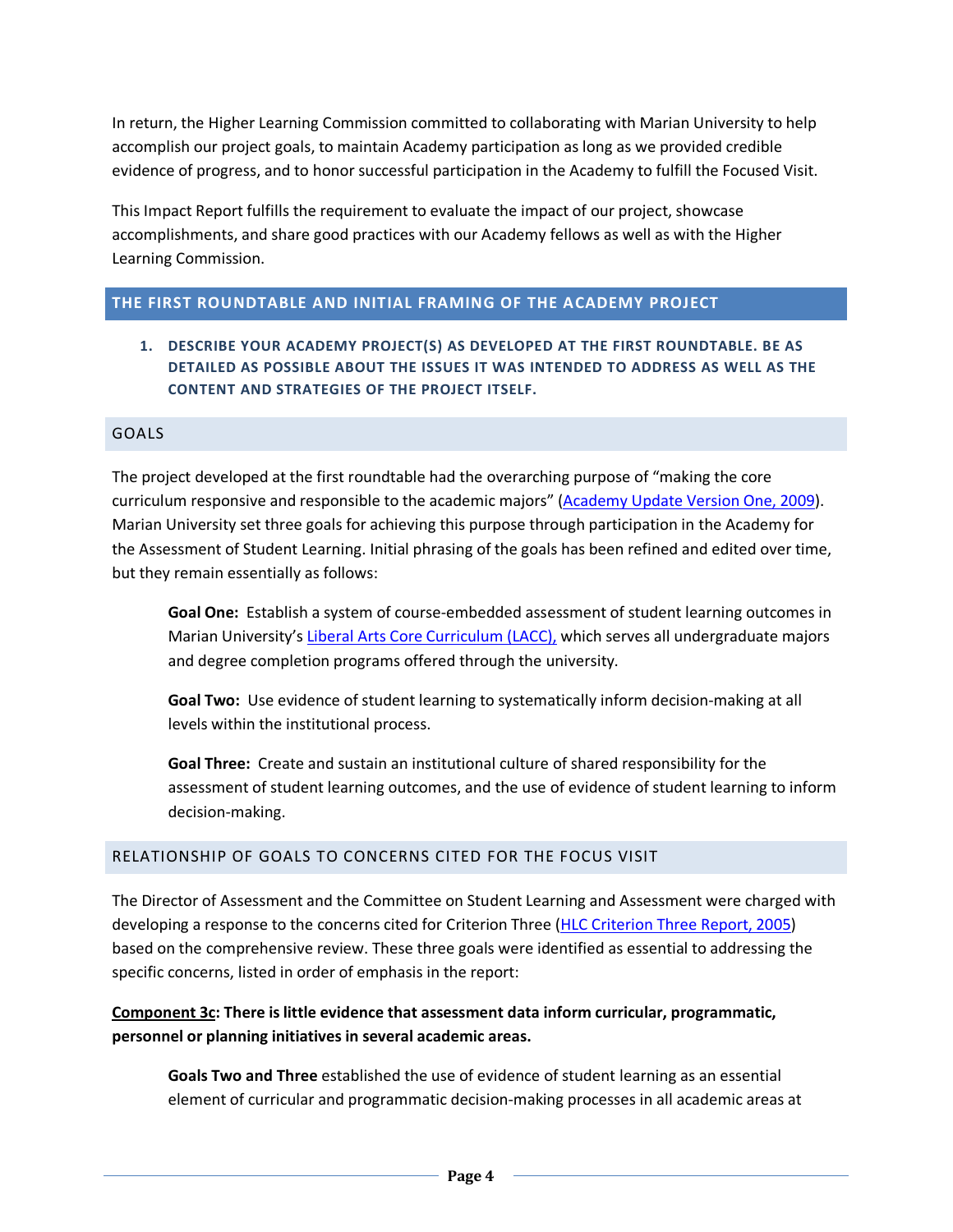Marian University, beginning with evidence of student learning in the Liberal Arts Core Curriculum.

**Component 3d: The work since 2001 is laudable, but the data is inconclusive, especially in terms of its ability to shape or inform the budgeting process, or establish and sustain consistent participation in assessment activities by all, including adjunct faculty.**

**Goals: One and Three** built and implemented the system of course-embedded assessment of student learning outcomes that is the "third leg" of Marian University's 2005-06 strategic plan for assessment. The strategic plan called for the institution to triangulate data from three sources of evidence of student learning:

- Standard assessment of attitude, beliefs and perceptions through the National Survey of Student Engagement,
- Standard assessment of learning gains relative to the undergraduate student learning outcomes using the Collegiate Learning Assessment and
- *Embedded assessment of student learning outcomes involving all faculty, including adjuncts, teaching in degree programs.*

The first two legs of the assessment triangle were being implemented. Marian University's Academy Project plan focused on establishing and implementing the third leg of the triangle, embedded assessment.

**Component 3a: While a comprehensive [assessment] plan has been initiated, it has not been in place long enough to satisfy either the requirements of the criterion or those of the plan itself….it now is incumbent upon the institution to document how these goals are actually met.**

**Aligned Goals: One, Two and Three:** In 2005, Marian University had articulated seven new goals for continuing improvement in the assessment system [\(Strategic Plan for Assessment,](http://tinyurl.com/SplanAssmt05)  [2005\)](http://tinyurl.com/SplanAssmt05). Attainment of the goals of the strategic plan would

- establish a collaborative process of continuing review and revision of assessment practice, led and facilitated by the Director of Assessment,
- create, develop and expand institutional structures to support reporting and use of assessment data, and
- integrate the use of assessment data as evidence in the planning and budget process.

Marian University's Assessment Academy Project plan sought to attain these goals for the Liberal Arts Core Curriculum, and establish the foundation of the institutional culture to support program-level assessment of learning outcomes and overcome the noted resistance on campus to institutional assessment efforts.

The Higher Learning Commission, as part of its effort to support the expanded collection and use of evidence of learning, introduced Marian University and other Academy members to several commercial data management systems that could, hypothetically, work with existing Student Information Systems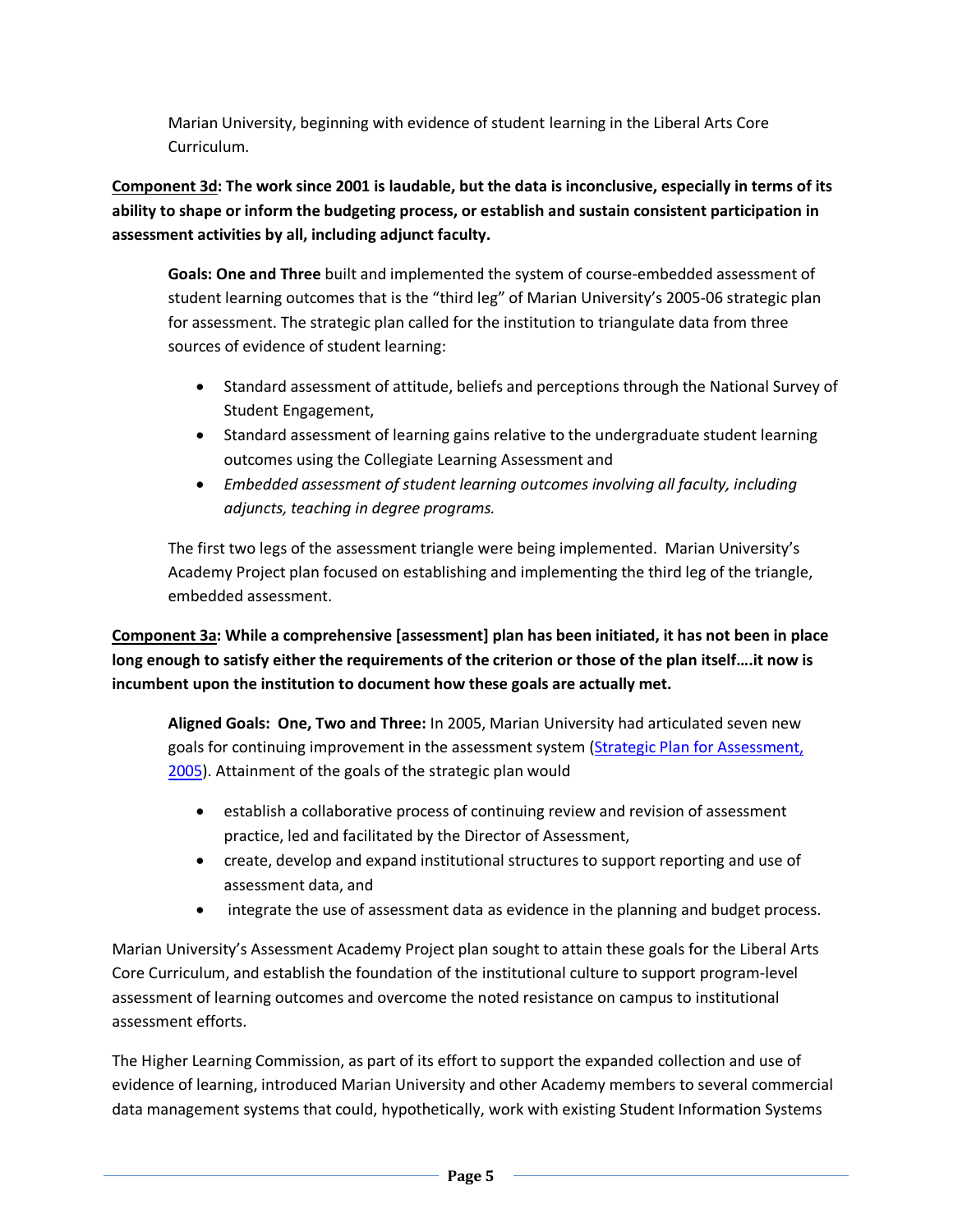(SIS) such as PowerCampus to manage the collection, storage, analysis, reporting and use of student learning outcome data for the whole university. Marian University decided to contract with one vendor, The ELumen Collaborative, whose focus on embedded assessment and faculty participation in the assessment process matched our own vision.

#### THE PLAN

Marian University's strong commitment to creating a culture of assessment led the team to propose a highly ambitious plan in which the work begun in the Academy would expand over time and establish the Marian approach to assessment as an operational and cultural norm of the institution.

The initial plan focused on building a system of embedded assessment of five student learning outcomes in the Liberal Arts Core Curriculum (LACC), which is the general education component of the undergraduate degree at Marian University. The work of building this system would support creation of a shared language and culture of assessment on campus

The team envisioned an "expansion wave" strategy for creating this culture of embedded assessment. Work would begin with establishing an embedded assessment process in the six required courses in the LACC. This work would create a cadre of faculty and staff versed in the language and process of assessment, willing to champion expansion of the system into the required Liberal Arts Core Curriculum

Embedded assessment practice "would ripple out semester by semester to include all of the faculty teaching in the undergraduate core curriculum, then the faculty teaching in undergraduate majors, followed by co-curriculum staff, faculty and staff in our adult accelerated program, and faculty and staff in our graduate programs".

The Director of Assessment, in collaboration with the existing Committee for Student Learning, was to lead this work. The director was charged with regular communication - both up (the deans, vice president of academic affairs (VPAA), and the provost) and out (committees, faculty, staff) - to insure that everyone engaged in the project would develop common understandings and expectations of the process of embedded assessment of student learning outcomes. The deans, VPAA, and provost were charged with insuring that faculty and staff was held accountable for gathering, entering, and using outcome data to improve student learning.

The plan was described in phases as follows:

**Phase One**: Establish embedded assessment and evaluate student learning outcomes in the six required courses of the Liberal Arts Core Curriculum.

**Phase Two:** Expand embedded assessment to the full Liberal Arts Core Curriculum.

**Evaluate** impact of the project on the culture of assessment at Marian University, based on the following indicators: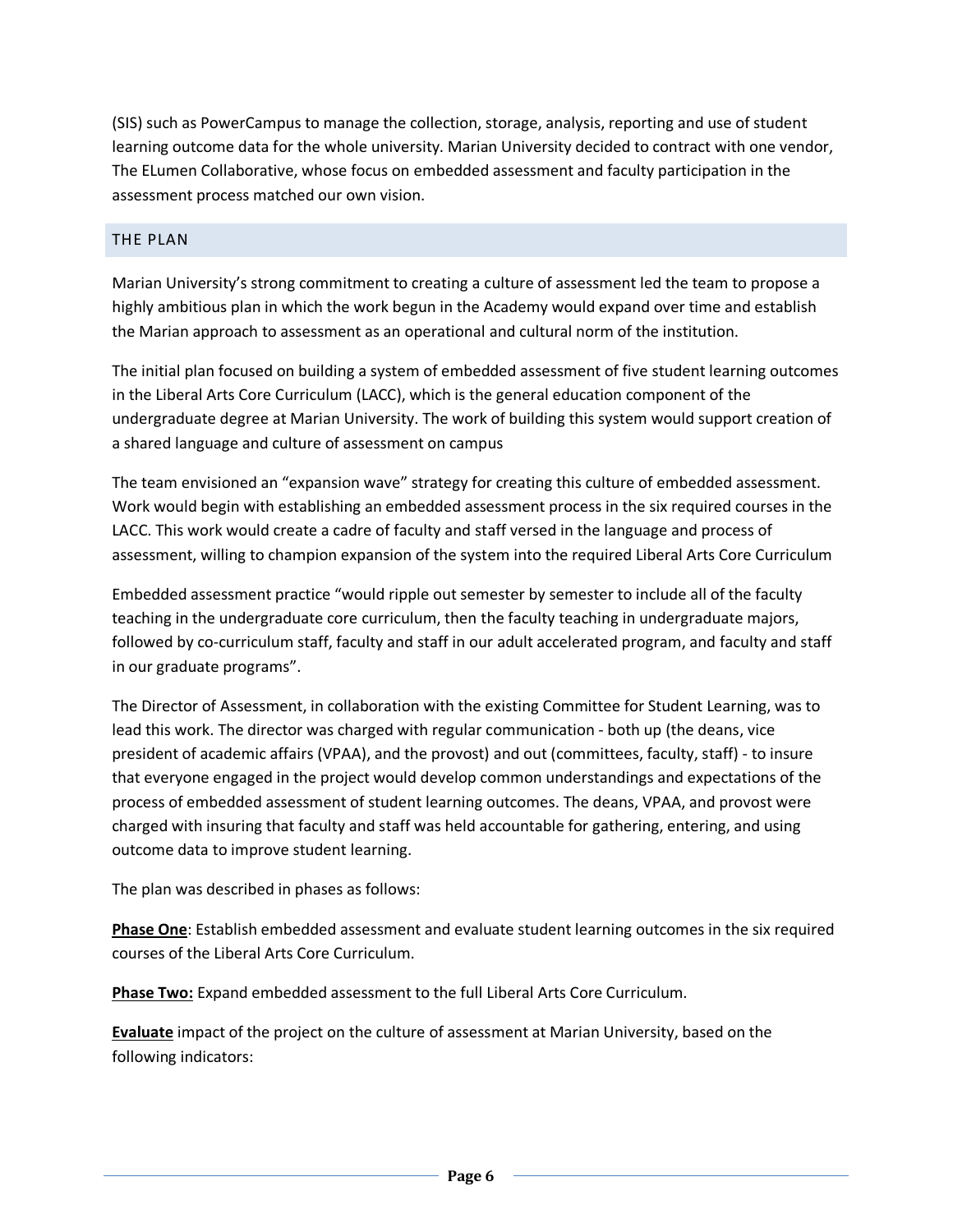- 1. All courses in the undergraduate core curriculum are assigned a manageable set of learning outcomes;
- 2. These shared outcomes are distributed such that students will encounter each outcome on a regular basis (i.e. at least once per year), and in different contexts (in different disciplines, in the co-curriculum);
- 3. Rubrics have been developed and revised based on feedback from those employing them;
- 4. Reports are being run using *eLumen* data that exhibit meaningful patterns showing how student learning is and is not being transferred across Marian courses; and,
- 5. Specific projects are being proposed and implemented to improve student learning based on this data.
- **Make changes** in the system as indicated by evaluation of these outcomes.
- **Expand in Phases Three - Five** to embed programmatic assessment in the majors, co-curriculum, and graduate programs to sustain and expand the culture of assessment at Marian University.

#### **EVOLUTION OF MARIAN UNIVERSITY'S PROJECT OVER TIME**

**2. DESCRIBE ANY CHANGES THAT YOU MADE TO THE PROJECT(S)—OR THAT HAD TO BE MADE TO IT—OTHER THAN PERSONNEL CHANGES. WHAT WERE THE REASONS FOR THESE CHANGES? DID THE CHANGES IMPROVE THE PROJECT?**

#### SPRING 2009

The scope of the Academy Project plan was clarified in Spring 2009 in response to the recommendation of Marian University's mentor to significantly reduce the scope of the project and focus on one or two attainable outcomes. The revised plan was:

- Complete Phases One and Two of the original plan
- Conduct an evaluation of the work of the project relative to the intended outcomes, and
- Use evidence from the evaluation of the project to plan for implementation of Phases Three to Five after successful completion of the Academy.

The scope of Phase Two was altered to include a new First Year Program as part of the Liberal Arts Core Curriculum (Academy Update Version 2.0, 2009), and to embed assessment of student learning outcomes in the First Year Program.

This change resulted in a targeted focus on refining the indicators of achievement of student learning outcomes, developing common assessment rubrics aligned to the indicators, and identifying assessment tasks or objects embedded in key courses in the LACC curriculum.

#### FALL 2011

Marian University re-enrolled in the Academy in November 2011, with the intent to continue the implementation of Phase Two by analyzing the assessment data collected since 2008. In part, this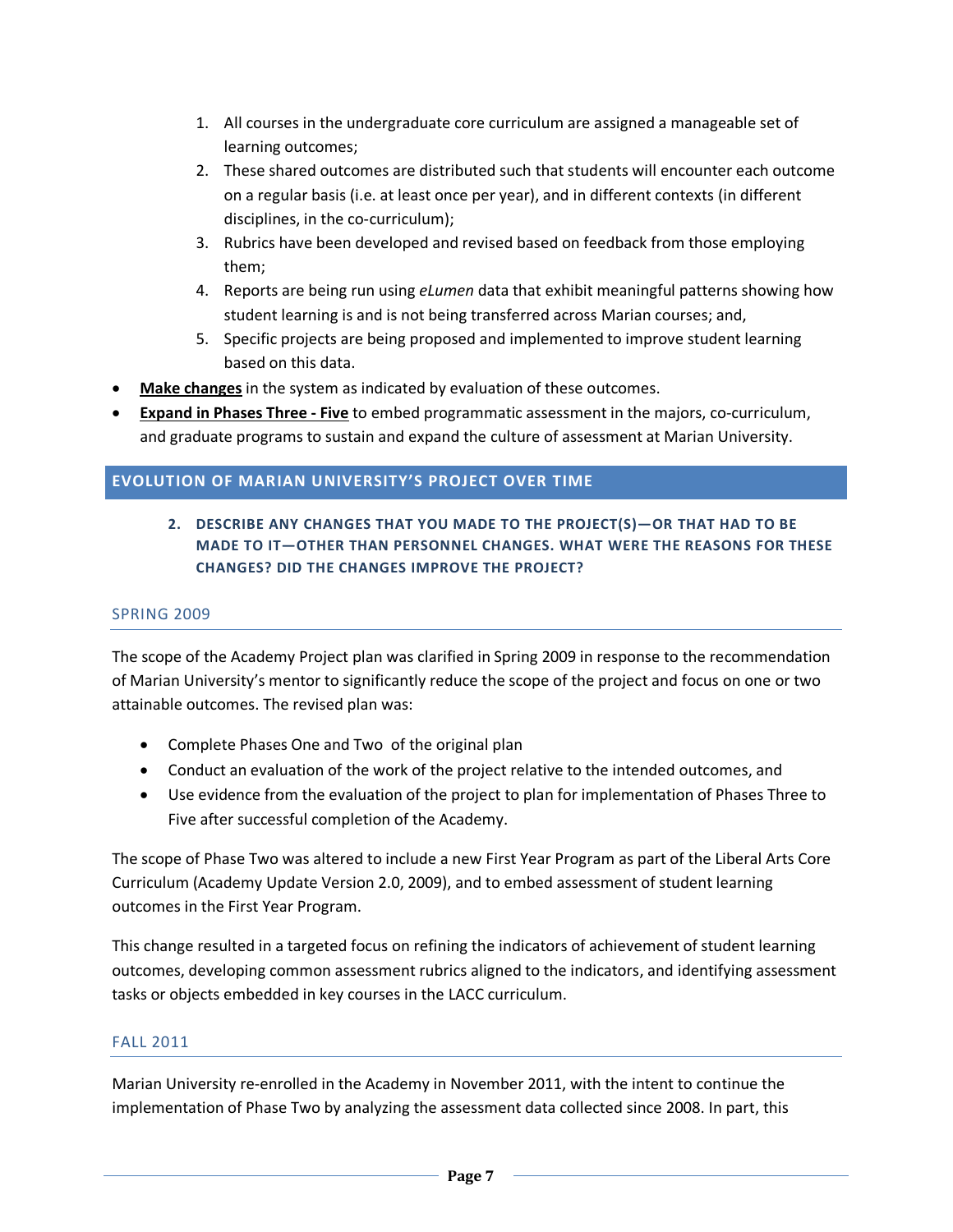decision was motivated by reassignment of the Director of Assessment to full-time responsibility for the First Year Program, and a redefinition of the position of director to reflect the expanding role of assessment at the institution. The application for continuing participation in the Academy noted a need to address the inability to accurately extract and analyze data from our data management system, or to generate meaningful reports of student learning outcomes. This challenge was complicated by the fact that there was no dedicated institutional support for the use of eLumen, or integration of eLumen with our SIS.

#### SPRING 2012

The full scope and sequence of the Academy project was reviewed to determine the status of the work and make recommended changes in the project. This was necessitated by the almost complete turnover in the Assessment Academy Team, the resignation of the third Director of Assessment since 2008, and the appointment of a new associate academic and student affairs officer with oversight responsibility for the project.

#### FALL 2012

The scope of the Assessment Academy project was once again clarified, explicitly limiting the scope to that originally presented in Spring 2009. The work of the project was "restarted" based on the analysis of what was accomplished as of Fall 2012.

Under the direction of the Academic Affairs Officer, who also became the leader of the Assessment Academy Project team, the work of the project in 2012 focused on developing a Higher Learning Commission Quality Initiative that could support completion of the work in the plan as defined in 2009, and build the organizational structure for the next challenge – creation of an institutional system of assurance for learning across all programs and operational functions.

#### SPRING 2013

The revised scope and timeline for completion of the Assessment Academy Project was submitted to Dr. Karen Solomon by the Vice-President for Academic Affairs, Dr. Ed Ogle, on May 13, 2013 [\(see "Letter to](http://tinyurl.com/OgleKSLetter2013)  [Dr. Solomon", 2013\)](http://tinyurl.com/OgleKSLetter2013). The revision refined the descriptions of the work of Phases One and Two of the project to clearly align with the original Assessment Academy plan as modified in Assessment Academy Update Version 2.0.

This letter formally notified the Higher Learning Commission that Marian University was committed to documenting, with evidence, the completion of the Assessment Academy Project begun in 2008 and sustained through significant changes in the life of the organization.

#### FALL 2013

The Assessment Academy Team endorsed recommendations stipulating that "remaining courses" in the general education program be limited to courses in the required Liberal Arts Core Curriculum, excluding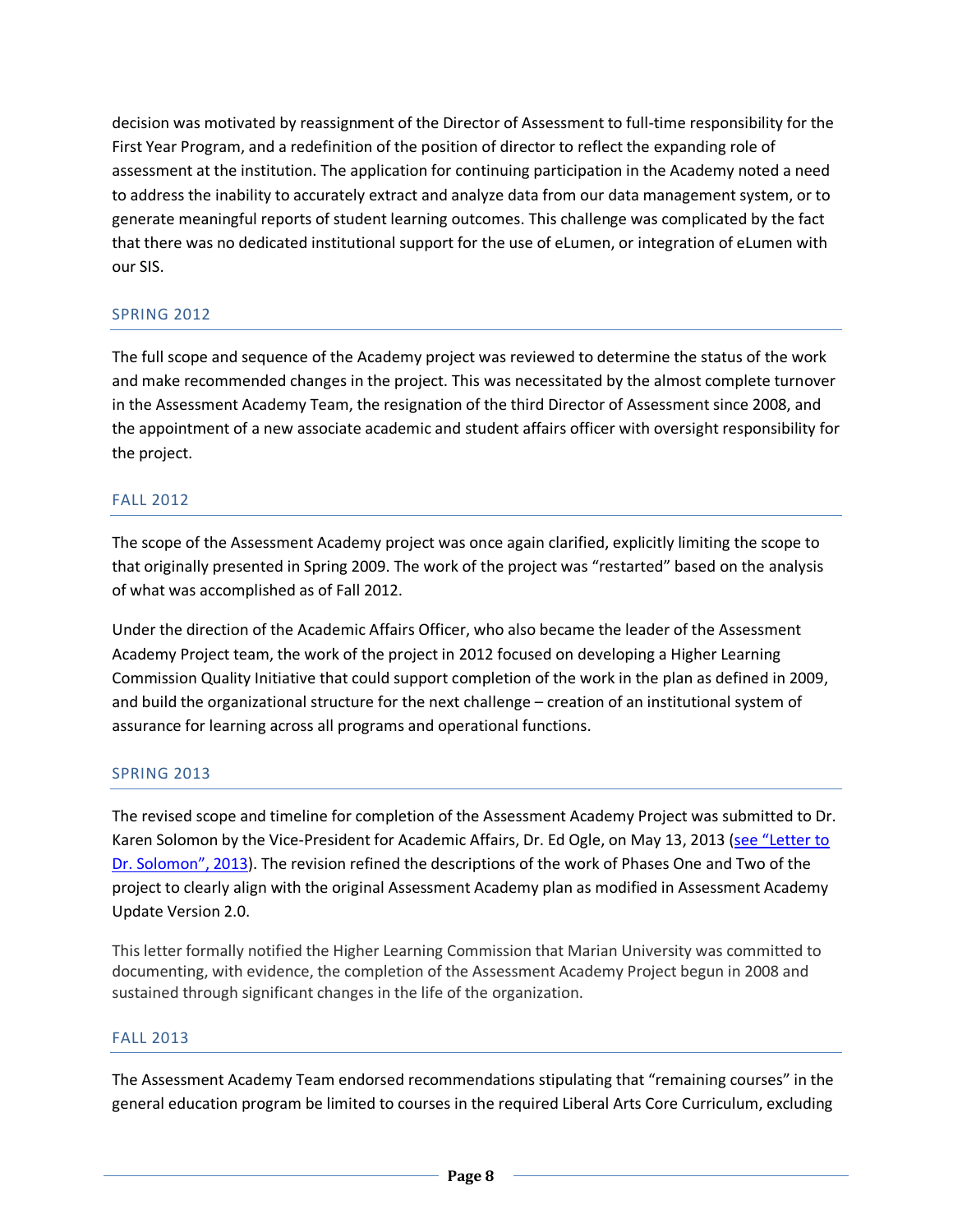courses approved as electives only. The team also endorsed evidence-based recommendations not to renew our contract with our data management services provider, to focus on conducting a complete data management needs assessment for the campus, and to pilot the use of the American Association of Colleges and Universities (AAC&U) Valid Assessment of Learning in Undergraduate Education (VALUE) rubrics to assess developmental student learning outcomes in programs.

#### **ACHIEVEMENTS THROUGH PARTICIPATION IN THE ACADEMY**

**3. WHAT HAVE YOU ACHIEVED AS A RESULT OF YOUR WORK IN THE ACADEMY? CONSIDER THE RANGE OF THESE ACHIEVEMENTS, FROM THE VERY SPECIFIC (DEVELOPMENT OF A RUBRIC) TO THE MORE GENERAL (OUTCOMES-BASED CURRICULUM APPROVAL PROCESSES). TO WHAT DEGREE HAVE THESE ACHIEVEMENTS BEEN INSTITUTIONALIZED?**

GOAL ONE: ESTABLISH A SYSTEM OF EMBEDDED ASSESSMENT OF STUDENT LEARNING IN THE UNDERGRADUATE CORE CURRICULUM.

Marian University was successful in establishing a system of embedded assessment of student learning in the undergraduate core curriculum [\(LACC Master List, 2011-12\)](http://tinyurl.com/LACCMaster11-12). This work engaged faculty in every academic program responsible for the courses in the Liberal Arts Core Curriculum in building and implementing the system. Peak engagement in all processes occurred in the 2010-11 academic year. The process of data collection has been institutionalized within the courses of the LACC, despite the limited analysis and use of the data in programs. Elements of the system are:

- Five Undergraduate Student Learning Outcomes (ISLOs) developed in late 2007 and adopted by Faculty Senate in 2008 [\(see Marian University Student Learning Outcomes\)](http://tinyurl.com/MUSLO13).
- Four to five key indicators for each ISLO, identified in 2009 and refined by Learning Outcome cohort teams involving faculty members from all programs responsible for the Liberal Arts Core Curriculum (LACC).
- Rubrics for each indicator within each ISLO, developed in late 2008 [\(see UG Rubrics 2008-2013\)](http://tinyurl.com/RubricAA13),
- Authentic assessment tasks embedded in key courses in the LACC in the five "cognate" areas of Natural Sciences and Mathematics, Humanities and the Arts, Social Sciences, Applied Liberal Arts, and Theology (See **Embedded Assessments**).
- Policy requiring all courses in the Liberal Arts Core Curriculum, including electives, to assess Knowledge Acquisition, and identify and assess both a primary and secondary ISLO.

#### GOAL TWO: USE EVIDENCE OF STUDENT LEARNING TO SYSTEMATICALLY INFORM DECISION-MAKING AT ALL LEVELS WITHIN THE INSTITUTIONAL PROCESS.

The Academy Project enabled evidence to systematically inform course-level curricular decision-making, with a more limited impact on program-level decisions. The approved strategic plan for assessment included embedded assessment as one aspect of the intended use of three sources of information about student learning outcomes to inform both institutional and program-level decision-making.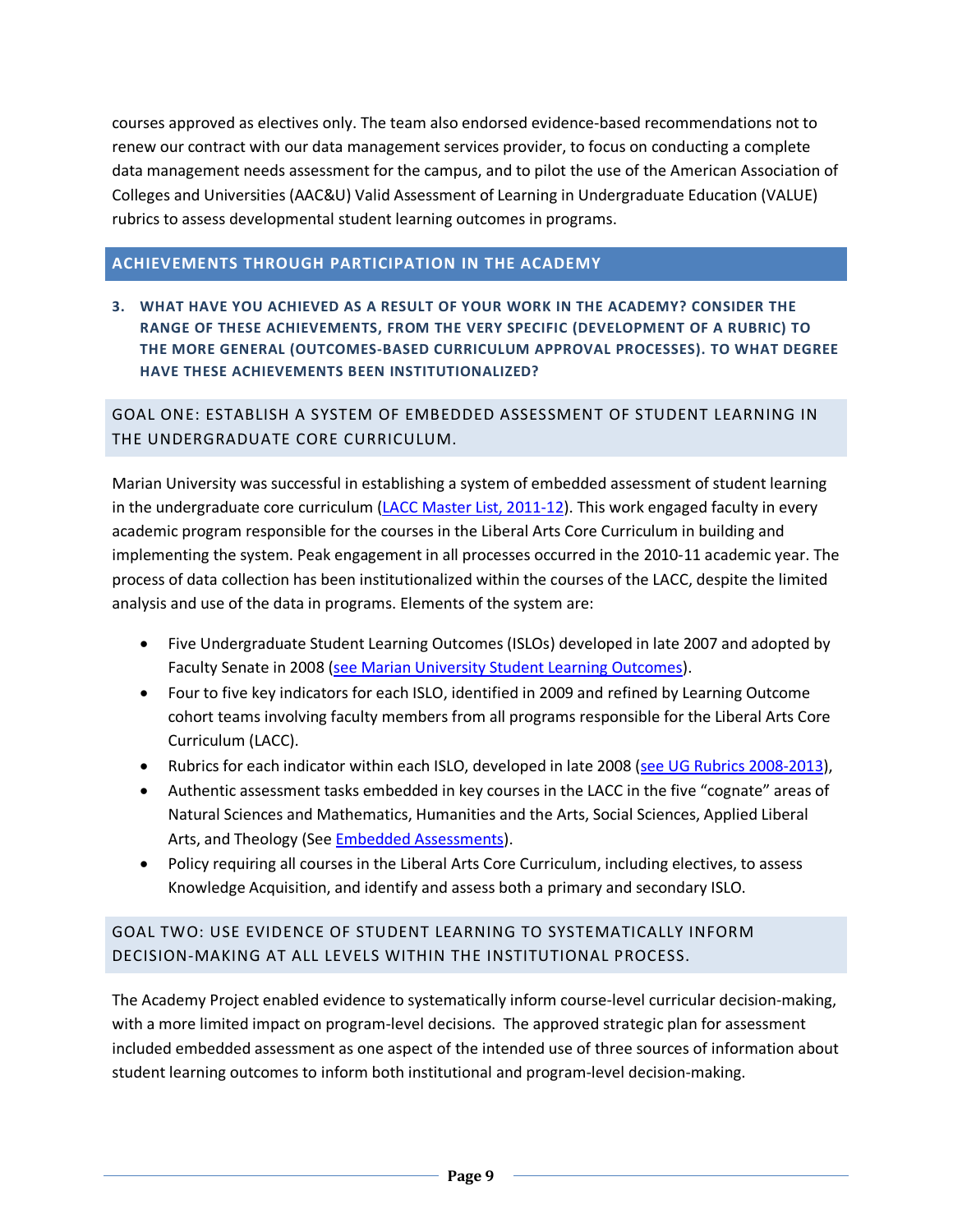In 2009, results from two sources of data, the National Survey of Student Engagement and the Collegiate Learning Assessment (see CL[A Summary](http://tinyurl.com/CLA0809) Report 2009) pointed to little or no measured or perceived gain in critical thinking outcomes over time in the institution. Based on this evidence, the institution developed a strategy for improving attainment of critical thinking outcomes. The strategy was:

- Adopt a model process for developing critical thinking early in collegiate learning
- Pilot a First Year Program curriculum using the model to develop capacity for critical thinking
- Assess gains in critical thinking outcomes within the First Year Program using embedded assessment of critical thinking as the source of data.

This strategy was implemented and pilot data collected and analyzed in 2011.

#### **ANALYSIS OF STUDENT LEARNING OUTCOME DATA**

An analysis of data was presented to the faculty in fall 2011 that provided a summary of the patterns observed in the data collected up until that point in time (see Fall 2011 "ELumen Early Results" [presentation\)](http://preview.tinyurl.com/ELPrezi).

In the analysis phase, the data management system used by Marian University was not structured to provide easy aggregation and disaggregation of data relative to institutional student learning outcomes (ISLO). Outcomes data were linked to single-indicator "rubrics" in the system, which complicated retrieval of a more holistic aggregate of all data relative to each ISLO. Directors of Assessment worked with support personnel employed by the data management system provider, but were not fully successful in extracting valid data or in generating usable reports.

Since individual faculty and programs were not able to easily access data or create reports as needed through eLumen, some departments decided to keep and manage their own data using simple spreadsheets. These decisions created a "shadow assessment system", with data collected and used at the program level, but not entered into the data management system or shared with the General Education Committee or the schools.

In 2012, the Assessment Academy Project Team leader extracted all of the data entered into eLumen from 2008 through 2012, and conducted an analysis of patterns in the data [\(see table\)](http://tinyurl.com/TableSLOTerm) that demonstrated assessment of an increasing number of students over a greater range of indicators over time. It also indicated that we were primarily assessing students on three indicators within outcomes (CT4, KA5, and EC4) and only assessing episodically in others.

The Assessment Academy Project Team recognized that, institutionally, we were stalled in a cycle of data collection without significant documented use beyond the course level. The decision was made to "restart" and focus on using evidence from the analysis of student learning to inform decisions about the future direction of our assessment process.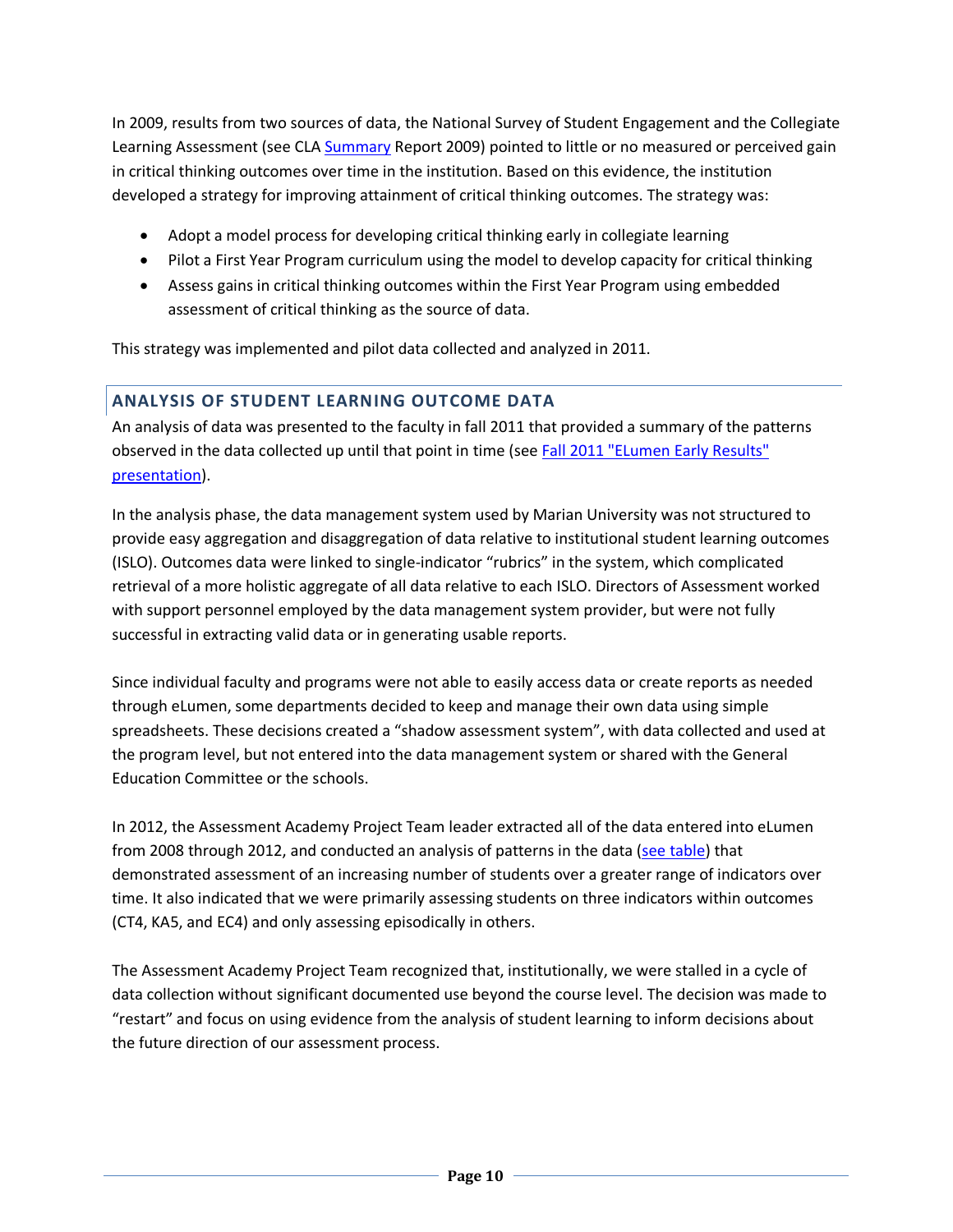#### **GOAL THREE:** CREATE AND SUSTAIN AN INSTITUTIONAL CULTURE OF SHARED RESPONSIBILITY FOR THE ASSESSMENT OF STUDENT LEARNING OUTCOMES, AND THE USE OF EVIDENCE OF STUDENT LEARNING TO INFORM DECISION-MAKING

In Spring 2012, the Director of Assessment conducted an evaluation of the impact of participation on the institution based on the criteria identified within the Assessment Academy Project plan in 2009. The evaluation indicated that:

- 1. All courses in the undergraduate core curriculum are assigned the embedded assessment of three learning outcomes (knowledge acquisition, a primary outcome and a secondary outcome);
- 2. These shared outcomes are distributed such that students will encounter each outcome on a regular basis (i.e. at least once per year), and in different contexts (in different disciplines and in the First Year Program);
- 3. Rubrics were developed and revised based on feedback from those employing them, through a process established in 2009 and governed by the campus-wide General Education Committee.

Primary evidence of embedded assessment and of the cross-disciplinary distribution of assessment is found in the Liberal Arts Core Curriculum Master List of assessment of student learning outcomes across all courses included in the required core and in elective clusters (see LACC Master List).Evidence from the minutes of the Committee for Student Learning and the General Education Committee establish that an on-going process for review and revision of rubrics is in effect (see "April 7, 2014 Minutes").

The Spring 2012 review identified that there was little evidence to establish that:

- 4. Reports are being run using *eLumen* data that exhibit meaningful patterns showing how student learning is and is not being transferred across Marian courses; and,
- 5. Specific projects are being proposed and implemented to improve student learning based on this data.

While data was extracted from eLumen each semester, there was no evidence that reports were regularly generated and used to inform understanding of patterns in student learning. The difficulty of generating useful reports in eLumen was cited by the Director of Assessment in two Assessment Academy Updates (Versions 3 and 4).

This indicated that an apparent gap exists between data collection and data analysis and use, perhaps caused by structural problems with the data management system or a lack of training in report generation.

In 2013, two faculty-led teams, the *[Keystone Assessment Design Team](http://tinyurl.com/AALogic)* and the *General Education [Assessment Design Team](http://tinyurl.com/AALogic)*, conducted an analysis of the quality of data and reporting in eLumen, and a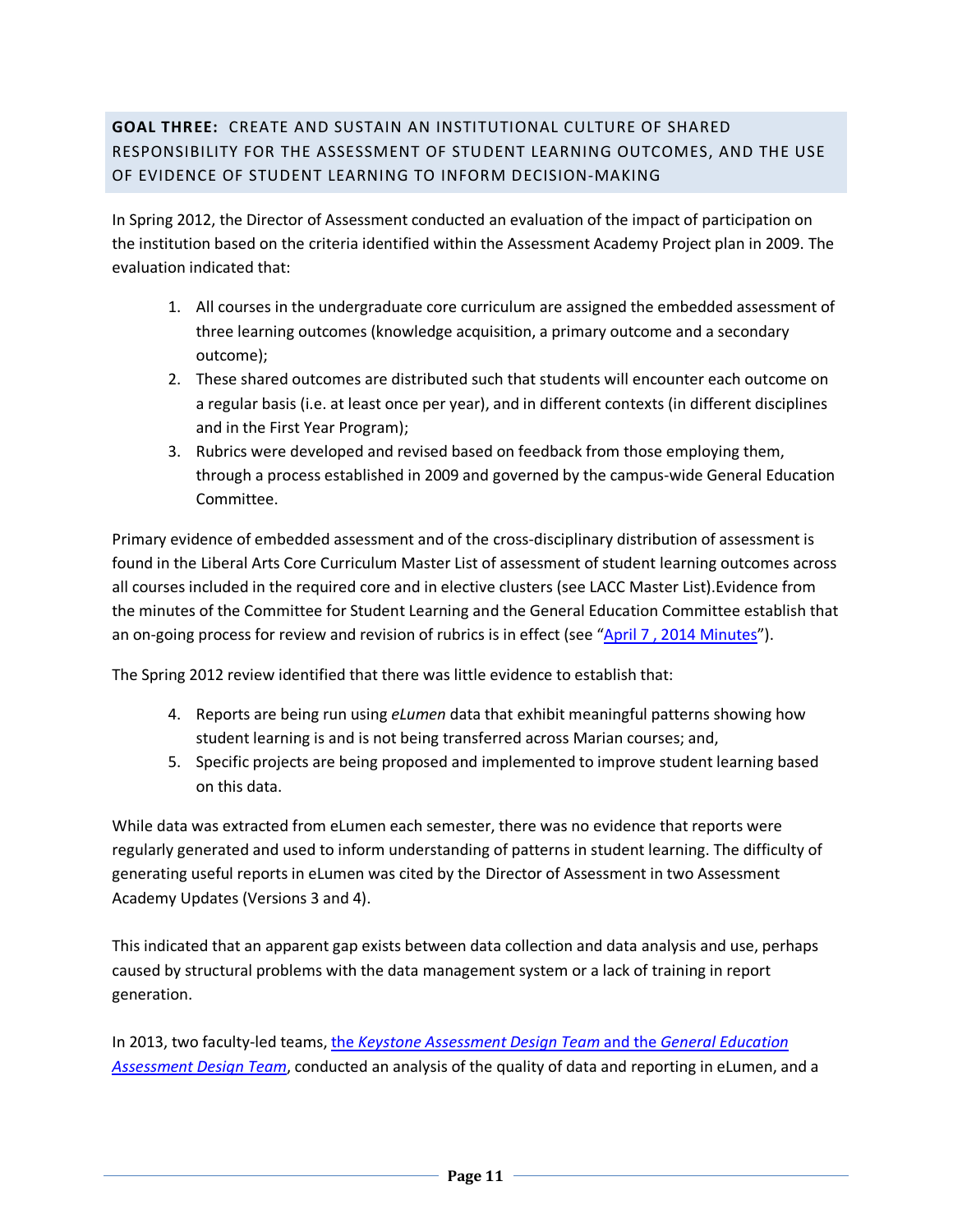review of the use of rubrics. The teams elected to merge their work and presented the following findings to the Assessment Academy Project Team.

#### **FINDINGS**

- 1. Assessment focuses primarily on two learning outcomes: Critical Thinking and Effective Communication. Knowledge Acquisition was assessed across the curriculum, while Global Perspectives and Socially Responsible Action are assessed in two of the academic areas : the Social Sciences and Theology
- 2. A proliferation of virtually identical rubrics is used to assess Critical Thinking and Knowledge Acquisition.
- 3. Rubrics intended for assessment of learning in the academic majors are sometimes erroneously associated with the assessment of institutional undergraduate student learning outcomes in the eLumen system. The reverse is also true. This confounds efforts to calibrate rubrics and establish inter-rater reliability.
- 4. Most assessments are rated by a single assessor.
- 5. Rubrics initially intended to assess learning over time in the common core program are now used to assess learning within a course.

The Assessment Academy Project Team reviewed and endorsed the following recommendations for institutional action made by the General Education Assessment Design Team.

#### RECOMMENDED ACTIONS

- Non-renewal of the contract with the existing data management provider and discontinued use of the platform to gather and analyze student learning outcomes data after January 20, 2014. (Completed)
- Review of the institution's existing resources to support the continuing collection and analysis of student outcome data and implementation of a transitional data collection strategy for Spring 2014. (Completed, see sampl[e Data Collection Spreadsheet\)](http://tinyurl.com/DCTemplate13)
- Identification of institutional data collection, management, analysis and reporting needs, beginning with the needs identified through the work of Marian University's Assessment Academy Project. (Pending)
- Sharing of the review of existing resources and identified data management needs with the appropriate faculty and administrative committees to inform administrative decisions re: adoption of institutional data management systems for future use. (Pending)

#### **IMPACT OF PARTICIPATION ON INSTITUTIONAL COMMITMENT TO ASSESSMENT OF LEARNING**

**4. WHAT EFFECT HAS YOUR TIME IN THE ACADEMY HAD ON INSTITUTIONAL COMMITMENT TO THE ASSESSMENT OF LEARNING ON CAMPUS? HOW BROAD IS THAT COMMITMENT? HOW HAS INSTITUTIONAL CAPACITY FOR ASSESSING STUDENT LEARNING CHANGED?**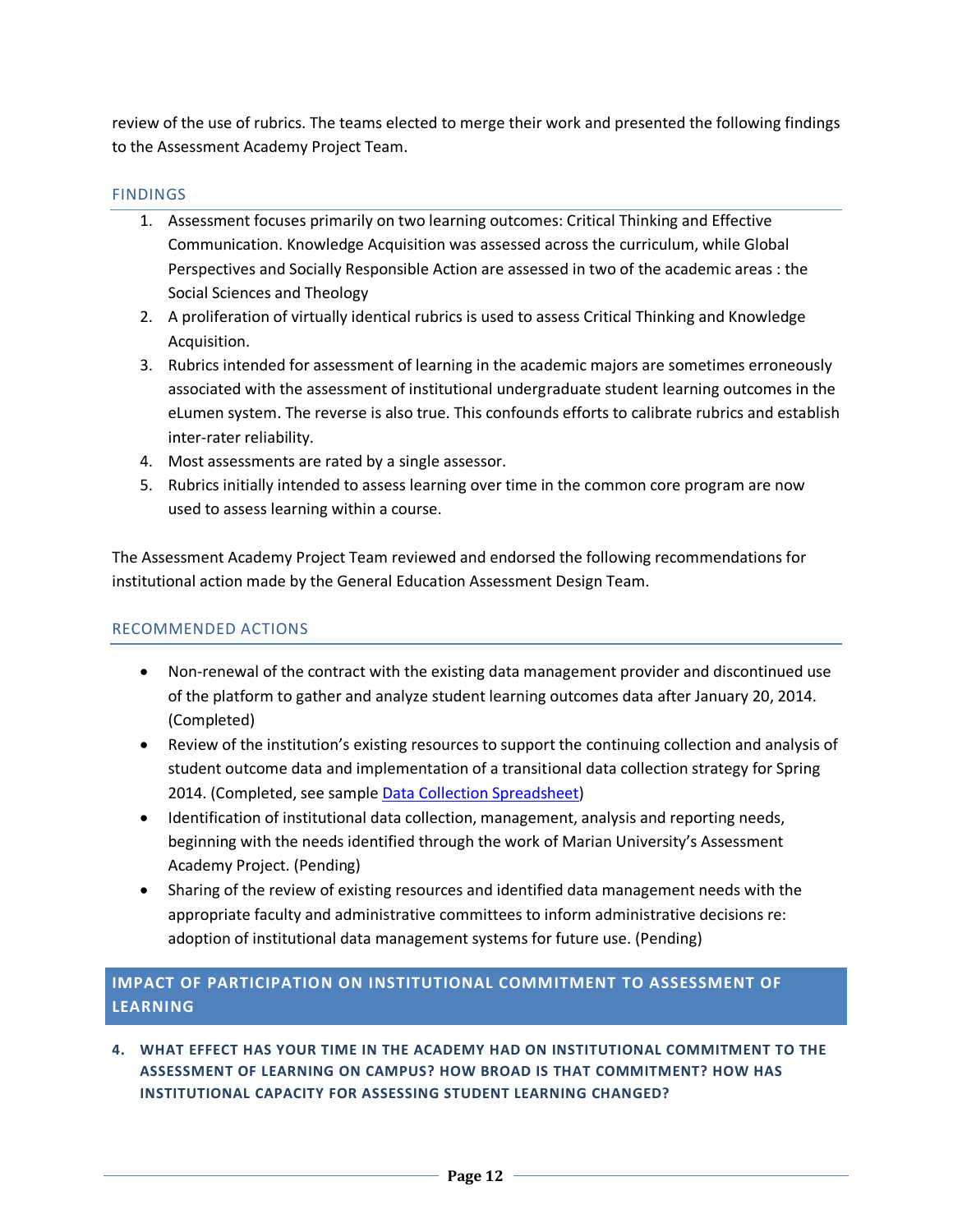As of Fall 2013, embedded assessment of student learning outcomes is standard practice in all required courses in the Liberal Arts Core Curriculum (LACC). All courses seeking to be designated as part of the required or elective LACC must specify focal student learning outcomes and describe how they will be assessed. All faculty teaching courses in the LACC required courses are expected to use "anchor assessments" such as papers, presentations, and projects, to assess student proficiency relative to adopted undergraduate student learning outcomes (see [General Education Inclusion Packet\)](http://tinyurl.com/LACCCPPacket)

A culture of assessment emerged amongst the faculty from multiple departments and programs serving the LACC, with evidence that the culture became normalized in 2011. A common language about rubrics, outcomes and indicators emerged and began to shape discussions about the LACC curriculum and review and approval of courses. Today, as evidenced in minutes of the Committee for Student Learning and the General Education Committee, and in major program review and planning documents, faculty use a verbal short-hand for describing outcomes and indicators, demonstrating familiarity with the learning outcomes and with the assessment process that is part of "work as usual".

Rubrics for indicators within the student learning outcomes are well established tools in the assessment of learning outcomes; their use has spread across multiple programs, and is explicitly integrated into the assessment of learning in the undergraduate program in English, History, Theology, Philosophy, Criminal Justice, and Communication. Faculty in programs responsible for the LACC developed "anchor assessments" linked to specific undergraduate learning outcomes for those courses. This practice was lauded across campus in 2009 as a "best practice"; key embedded assessments are common to many programmatic assessment plans in the Arts and Sciences, Nursing and Public Health, Education, and Business and Public Safety.

Faculty use of the data management system, eLumen, to report on the assessment of student learning outcomes in the LACC increased from a low participation rate of 35% in 2009 to a high of 61% in 2012. The level of use rose despite delays in producing meaningful reports of student learning outcomes using eLumen' s reporting functions.

The review of progress and evaluation of the quality of outcomes data and rubrics reveal that widespread adoption by faculty of multiple similar rubrics in courses and programs had the unintended consequence of "muddying the waters" in terms of the quality of data reported in eLumen. The structure of reporting in eLumen was complex, and little specialized training was provided by the vendor or the institution to identified "data managers" other than the Director of Assessment. Report generation in eLumen was a challenge for these reasons. The General Education Design Team concluded that Marian University needed to conduct a thorough assessment of data management and reporting needs.

This led to the recommendation not to renew our contract with eLumen, and not to commit to purchasing a data management system until we were sure the system could meet our identified management and reporting needs (see Minutes of the [Assessment Academy Project Team 11-16-2013\)](http://tinyurl.com/AAPT1113).

The institutional commitment to student learning outcome assessment has already been detailed in the introduction to this report. Further evidence is demonstrated in the collaboration between Information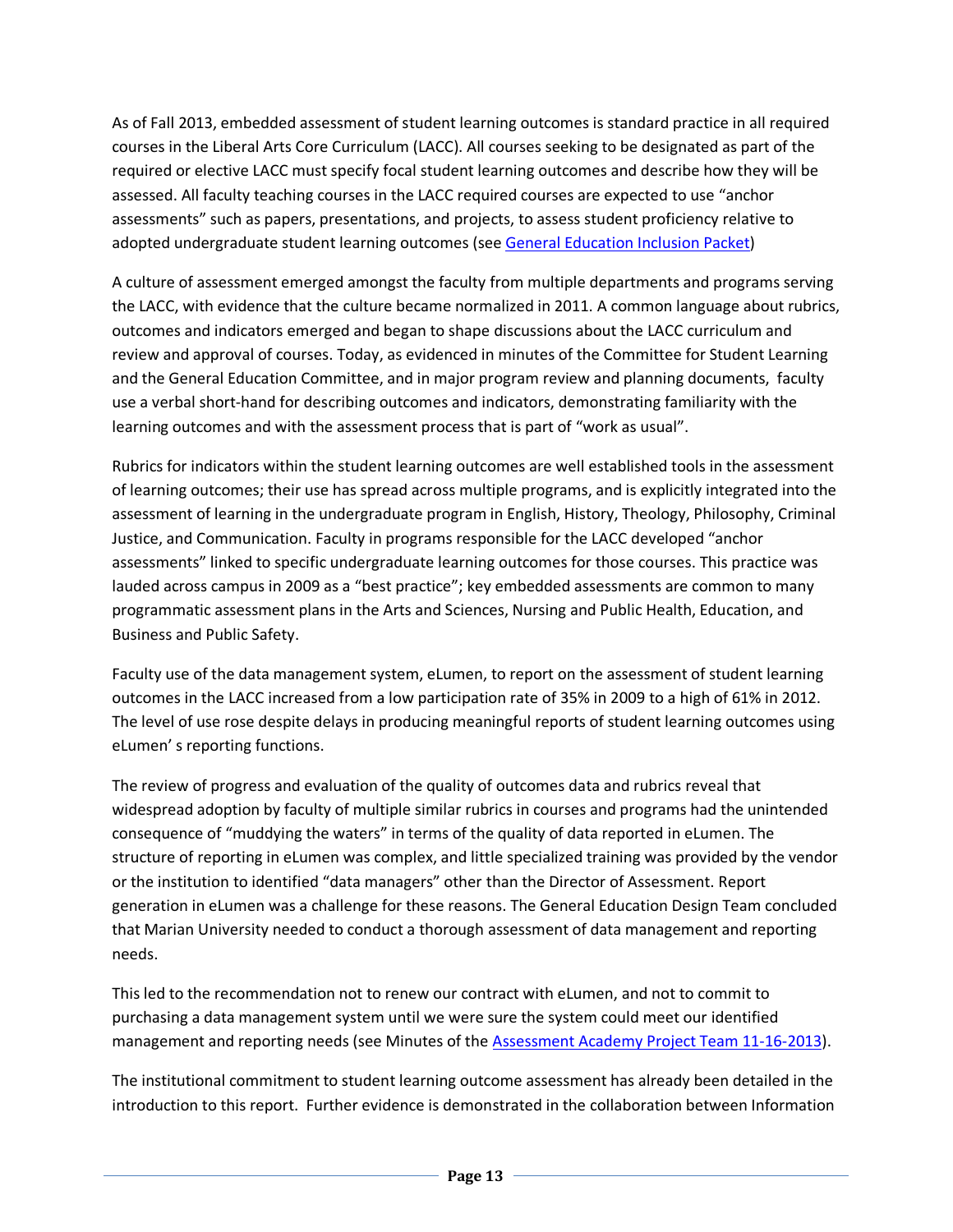Technology and Assurance for Learning i[n developing a transitional system to support continued data](http://tinyurl.com/DCTransistion13)  [collection,](http://tinyurl.com/DCTransistion13) analysis and use during the transition to a future data management approach that better meets our needs. The Director of Information Technology has devoted considerable staff resources to supporting data collection and storage, the use of database forms to gather data and generate reports, and in establishing a transparent process for providing information about assessment both internally and externally.

#### **IMPACT OF PARTICIPATION ON STUDENT LEARNING**

#### **5. WHAT EFFECT HAS YOUR ACADEMY WORK HAD ON STUDENT LEARNING?**

Student learning outcome data indicate that students meet or exceed standard expectations for learning in a select set of indicators in three student learning outcomes: Knowledge Acquisition, Critical Thinking and Effective Communication [\(see Data Day Summaries 2013\)](http://preview.tinyurl.com/DataDay2013). The level of learning assessed in the LACC is introductory to developing, with mastery or benchmark performance assessed through program capstones.

The decision to emphasize critical thinking and effective communication has led to the curricular changes in assessment of learning that impact how faculty determines proficiency in an outcome. The assessment of effective communication in writing is one example of this impact.

In 2009, assessment of written communication was not standard across the English program. Faculty did discuss quality of writing with each other, and with adjuncts, but there was no common experience around which to evaluate common expectations. In 2013-14, a common paper type and prompt is used to calibrate evaluation of writing in three areas.

Faculty identifies evidence of proficiency in the sample papers, explain the rationale for a rating, and compare that rating with those of their peers. Faculty have a common understanding of what writing that meets the standard for developing proficiency looks like and provide feedback to students accordingly. This clarification of expectations has improved writing outcomes, based on evidence collected by the English program and reported in their five-year program self-study and review.

#### **EVIDENCE OF IMPACT**

#### **6. WHAT CONCRETE EVIDENCE DO YOU HAVE TO DEMONSTRATE THE EFFECTS YOU DESCRIBED IN QUESTIONS 3-5?**

Concrete evidence of the outcome and impacts of Marian University's Assessment Academy Project has been cited where appropriate in each section of the report. Overall, evidence of impact falls into the following categories: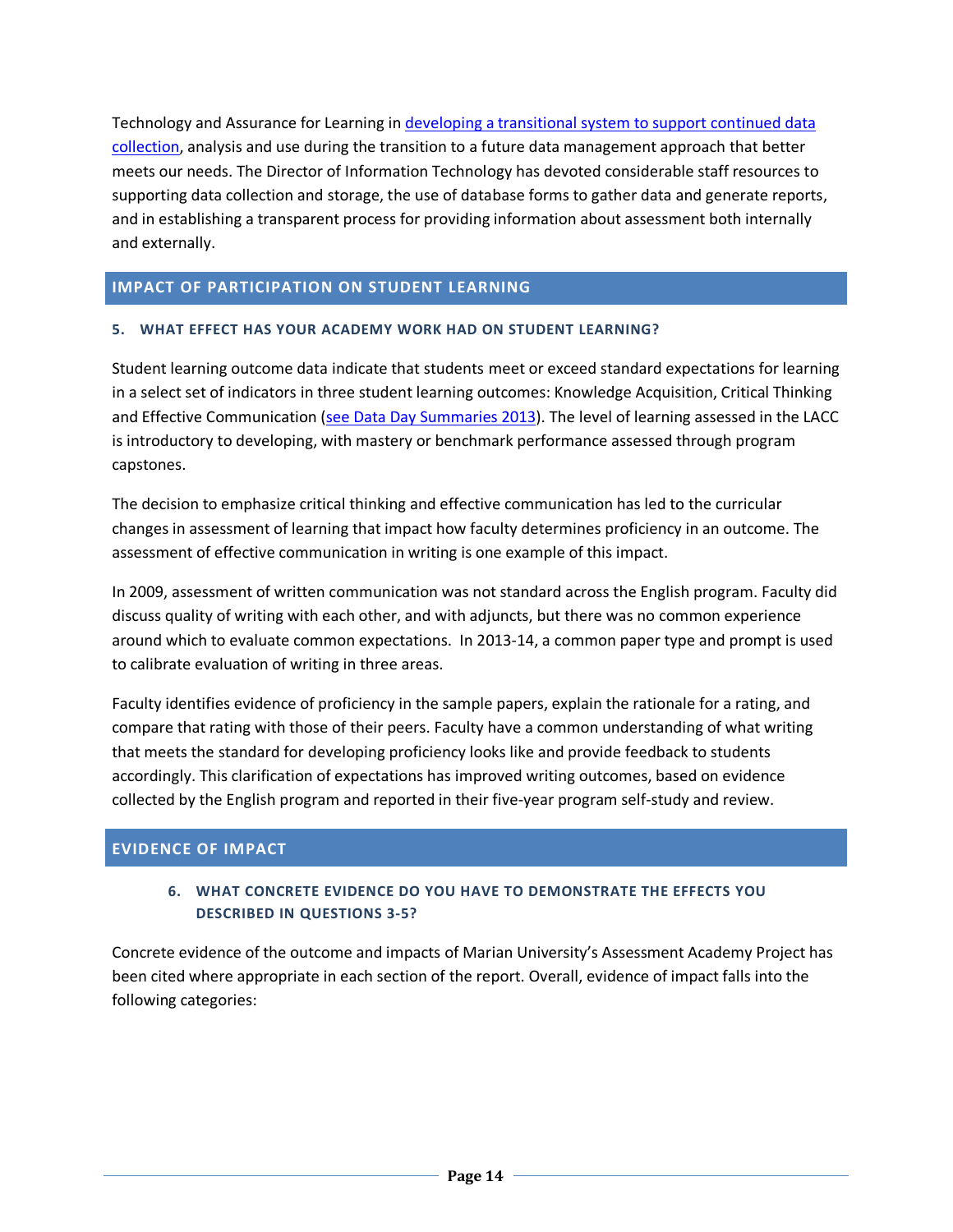#### **EVIDENCE OF THE INSTITUTIONALIZED PRACTICE OF EMBEDDED ASSESSMENT IN THE LIBERAL ARTS CORE CURRICULUM**

The General Education Committee is the current body with curricular oversight of the Liberal Arts Core Curriculum. Th[e structure and responsibilities](http://tinyurl.com/GEComPolicy) of the Committee clearly identify the participation of representatives of all programs responsible for the LACC curriculum as well as representatives of each school, in decisions about undergraduate learning outcomes, the revision of rubrics, the review and analysis of data, and decisions impacting curriculum.

#### EVIDENCE OF THE IMPACT OF THE PROJECT ON ACADEMIC PROGRAM ASSESSMENT IN THE MAJORS

In 2012, Marian University revised the academic program policy, cycle, and process. The former Director of Assessment as noted in the response to Question 4, several academic majors in Arts and Science, most notably **English** and History, have fully incorporated the assessment of undergraduate learning outcomes into their assessment processes. As programs cycle through the five-year program review process, more are providing evidence that they are assessing learning outcomes and aligning assessment across multiple sets of external benchmarks.

Assurance for Learning has created a [web-based process](http://tinyurl.com/ProgramAssmt) for uploading and storing program-level assessment plans in a database structure that will allow the institution to analyze the degree to which assessment of undergraduate student learning outcomes is embedded in program-level learning outcomes assessment.

#### EVIDENCE OF THE USE OF EVIDENCE FROM THE ASSESSMENT ACADEMY PROJECT IN INSTITUTIONAL DECISION-MAKING

At the institutional level, four key decisions made since 2011 are based on evidence from the analysis of student learning outcome data.

The first was the decision to redefine expectations for the assessment of program-level student learning outcomes, including the expectation that program level outcomes aligned to institutional undergraduate learning outcomes [\(see Marian University's Program Review Protocol, 2012\)](http://tinyurl.com/UGPR12)

The second was the decision in 2013 to propose a Higher Learning Commission Quality Initiative that would a) establish a governance and accountability structure for assuring the quality of student learning outcomes, which would sustain the design and implementation of an institutional assurance for student learning; and b) create an institutional Center for Instruction and Organizational Development to structure faculty and staff development and organizational learning in response to evidence of student learning outcomes gathered through the assurance for student learning system.

The third was the decision in late 2013 not to renew Marian University's contract with the provider managing data collection and reporting of student learning outcomes. That decision was based on analysis of over five years of data on student learning outcomes demonstrated by thousands of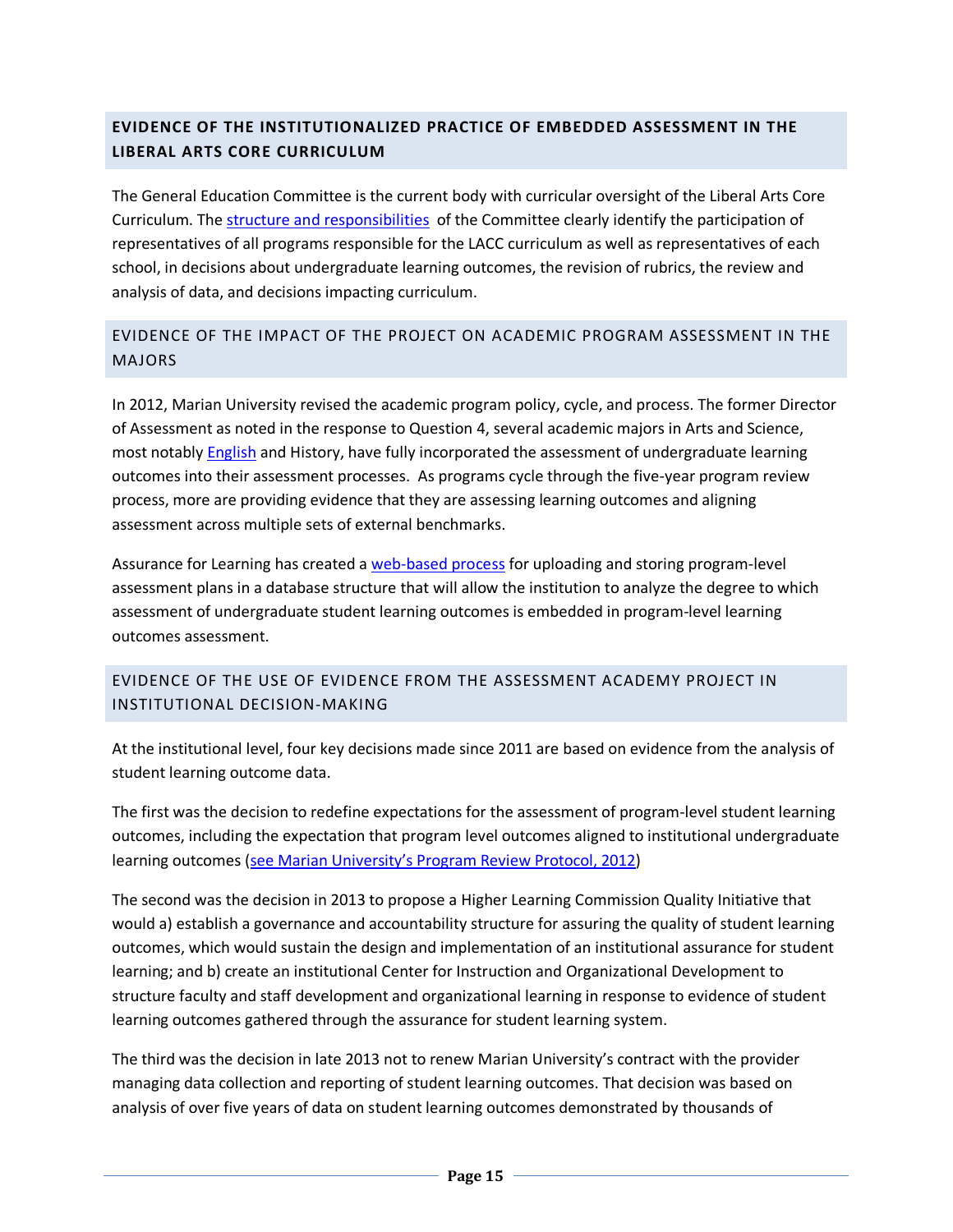students. The quality of the data and the difficulty in generating meaningful reports were barriers to sustaining a valid assessment system and a participatory culture of assessment.

Finally, as a result of the analysis of the use of rubrics, the institution accepted a faculty recommendation to pilot the American Association of Colleges and University's VALUE Rubrics. This pilot is in progress at the time of submission of this report, and will be complete at the time of the Results Forum in 2014.

#### **LESSONS LEARNED AND NEXT STEPS**

#### **7. WHAT DO YOU SEE AS THE NEXT LOGICAL STEPS FOR CONTINUING THE WORK YOU HAVE BEGUN IN THE ACADEMY? IN PARTICULAR, WHAT NEW STUDENT LEARNING INITIATIVES DO YOU SEE DEVELOPING FROM YOUR ACADEMY WORK, AND HOW WILL YOU SUSTAIN THE ENERGY AND MOMENTUM OF YOUR ACADEMY WORK?**

Marian University has a distinctive approach to assessment that values authentic assessment of learning based on a system of shared, campus-wide responsibility for generating, evaluating and acting upon evidence to improve student learning outcomes. We learned that, with clear institutional leadership and support, we could create and effective system for assessment and inculcate an institutional culture to support this assessment framework because it is a shared responsibility aligned to core values rather than an isolated task with not context.

We also learned that we could sustain the fledgling system through one of the most turbulent eras in the history of Marian University. This project has been successful in attaining its goals and setting the stage for future development despite six years of changing structures, changing leadership, and the inevitable loss of continuity in vision, focus and planning caused by these changes. The Marian Approach to the assurance of student learning survives because of the commitment of faculty to sustaining this important work.

#### NEXT STEPS ALREADY IN PROGRESS

**Establish the Assurance for Learning Council** as the governing body for the assessment and assurance of student and organizational learning at Marian University. At present, the system for governing assessment and assurance of learning is distributed. Centralizing this vital function within the governance structure will assure that inevitable changes in leadership and personnel will be less likely to negatively disrupt emerging or established systems for assuring learning across campus (see ["Marian](http://tinyurl.com/QIP2013)  University HLC [Quality Initiative, 2013"](http://tinyurl.com/QIP2013)

**Establish the organizational unit self-study program evaluation process to assess the impact of operations on student and organizational learning**. Attainment of this goal will initiate the process of self-study for every unit in the institution. The self-study has an explicit focus on the self-assessment of impact on student learning outcomes and on professional and organizational learning. The use of the [Council for the Advancement of Standards in Higher Education \(CAS\)](http://www.cas.edu/) Standards provides a unifying frame for the design of learning opportunities for staff and holds